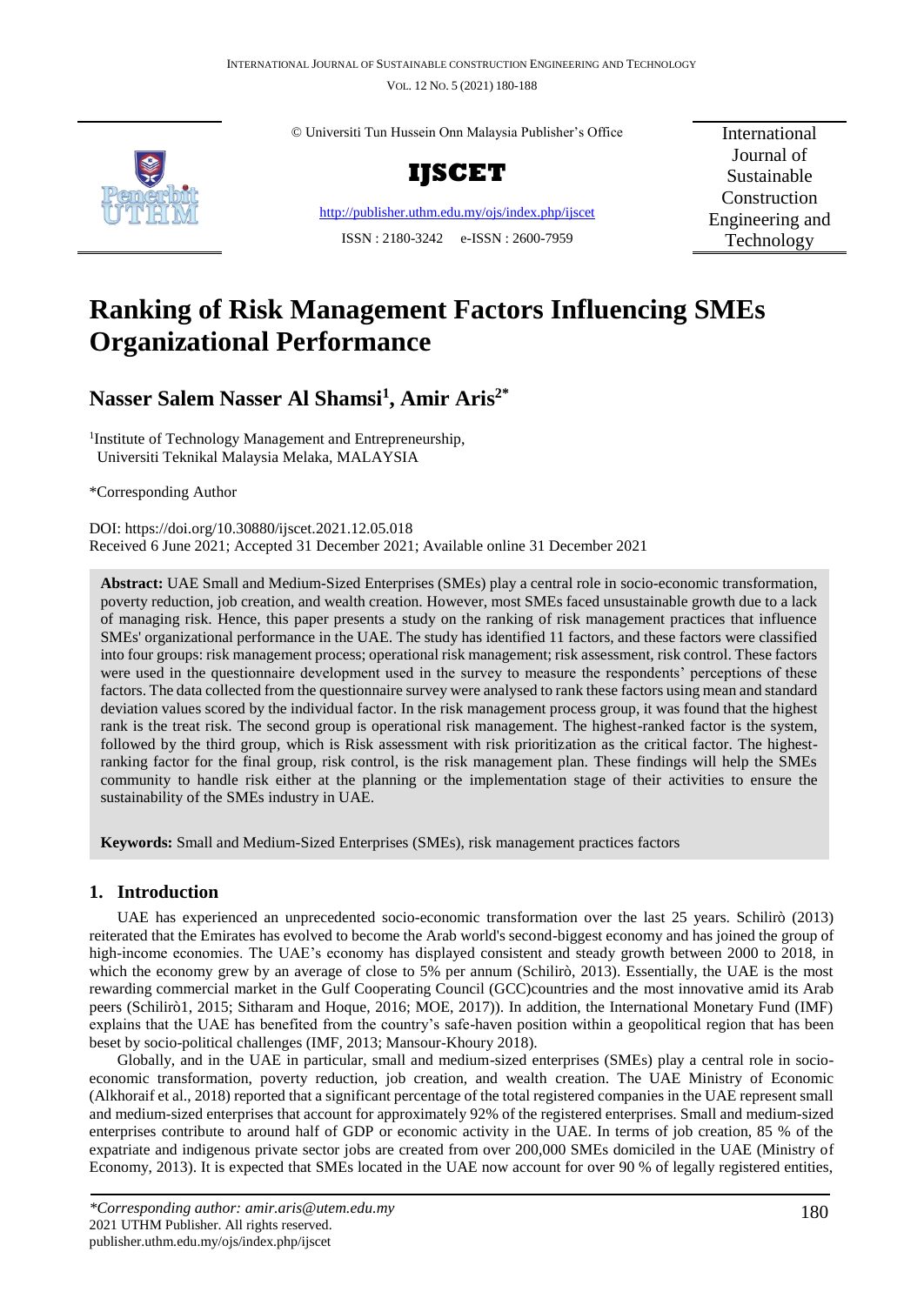and as a contribution to the gross domestic product would have risen to approximately 70% by 2020 as cited by Mansour-Khoury (2018). At the Emirate level, Khan (2019) isolated Dubai and mentioned in Dubai, only approximately 1% of registered companies can be regarded as large businesses, which essentially means most enterprises in Dubai are SMEs and micro-enterprises. SMEs in Dubai account for over 50% of the emirate's labor force employed and are represent some 47% of Dubai's gross domestic product (Khan, 2019). SMEs constitute nearly 90 percent of all companies compared to the broader UAE region and employ about 30% of the labor market (Nasr and Pearce, 2012). A World Bank (2014) publication highlighted how SMEs in the emerging economies of the global constitute 40 percent of the economy and employ around 60 percent of the total labour market (World Bank, 2014).

When benchmarked against its peers, it showed favourable and positive results. Mansour-Khoury (2018) and Khan (2019) reported SMEs in the UAE as the spine of the national economy. Shihadeh, Gamage & Hannoon (2019) pointed out that small and medium-sized companies need to ensure that their role in avoiding risks is fulfilled and continue to play a significant role in the economy. This is a basic phenomenon that every business experience several risks. Risk is an uncertain event or condition that, if occurs, has a positive or negative effect on a project's objectives (Altaf et al. 2020). It is essential to have adequate and effective risk management processes and practices for success in any business. Risk management process should be considered as basic part of overall management (Abd Karim et al. 2012). However, risk management processes in the UAE's SMEs have a casual approach to adopting risk management practices and the potential positive impact on organizational performance. This paper presents a study on evaluating the risk management practices factors which influence SMEs Organizational Performance in UAE. The findings from this paper will help the SMEs community in identifying the process of handling risk either at the planning or the implementation stage of their activities to ensure the sustainability of the SMEs industry in UAE.

#### **2. Small and Medium-Sized Enterprises (SMEs)**

SMEs establish a significant realism for an economic system driver in several countries through innovation, social integration, and employment. SMEs also play a crucial role in promoting economic growth at the international level, which helps in reducing the unemployment rate (World Trade Organisation WTO, 2016). There are several challenges faced by SMEs where several studies show that 50% of SMEs shut down after the fifth year of the operation. The key reasons for closing the business are lack of business sophistication and less organized structure, leading to difficulties in the relationship between competitive strategy and performance (Parnell, Long, & Lester, 2015). It is quite common in SMEs where the ownership and management of the company is usually the same people. This leads to a high potential of insolvency due to management errors (Henschel, 2010). Other challenges SMEs face are limited resources, which exposes and is vulnerable to external shocks compared to large companies having more extensive resources. Besides that, most SMEs cannot manage inherent risks such as company performance and competitive advantage when it needs the decision-making process (O'Regan, Sims, & Ghobadian, 2005).

Amongst the challenges faced by SMEs, common challenges include increased competition, the ability to adapt to rapidly changing market demand, technological change, and capacity constraints relating to knowledge, innovation, and creativity. For many SMEs, however, their potential is often not fully realized due to the factors associated to their small scale:

- i. lack of resources (finance, technology, skilled labour, market access, and market information).
- ii. lack of economies of scale and scope.
- iii. higher transaction costs relative to large enterprises.
- iv. lack of networks that can contribute to a lack of information, know-how, and experience of domestic and international markets.
- v. increased market competition and concentration from large multinational enterprises caused by globalization and economic integration.
- vi. inability to compete against larger firms in terms of R&D expenditure and innovation (product, process, and organization); vii. subject to "churning" and instability; and
- vii. lack of entrepreneurial zeal, capacity, and know-how. In addition, many small businesses find that their geographical isolation puts them at a competitive disadvantage.

Despite these substantial obstacles, many economies remain heavily dependent on SMEs, particularly employment generation. Moreover, despite their perceived weaknesses, SMEs have not been swept away by globalization and regional integration; instead, their role and contribution have changed and evolved, which have enabled many to remain internationally competitive and collectively be an essential source of employment generation (Harvie and Charoenrat 2015).

#### **2.1 SMEs in the UAE**

The UAE government acknowledges the importance of SMEs as a driver to economic growth, which contributes significantly to the GDP and provides jobs to the majority of private-sector workforces. Accordingly, the government intended to increase SMEs contribution up to 70% of its GDP by 2021. The record shows that SMEs have contributed to the UAE's productivity growth over the past decade. It needs to retain and improve to face a competitive edge in the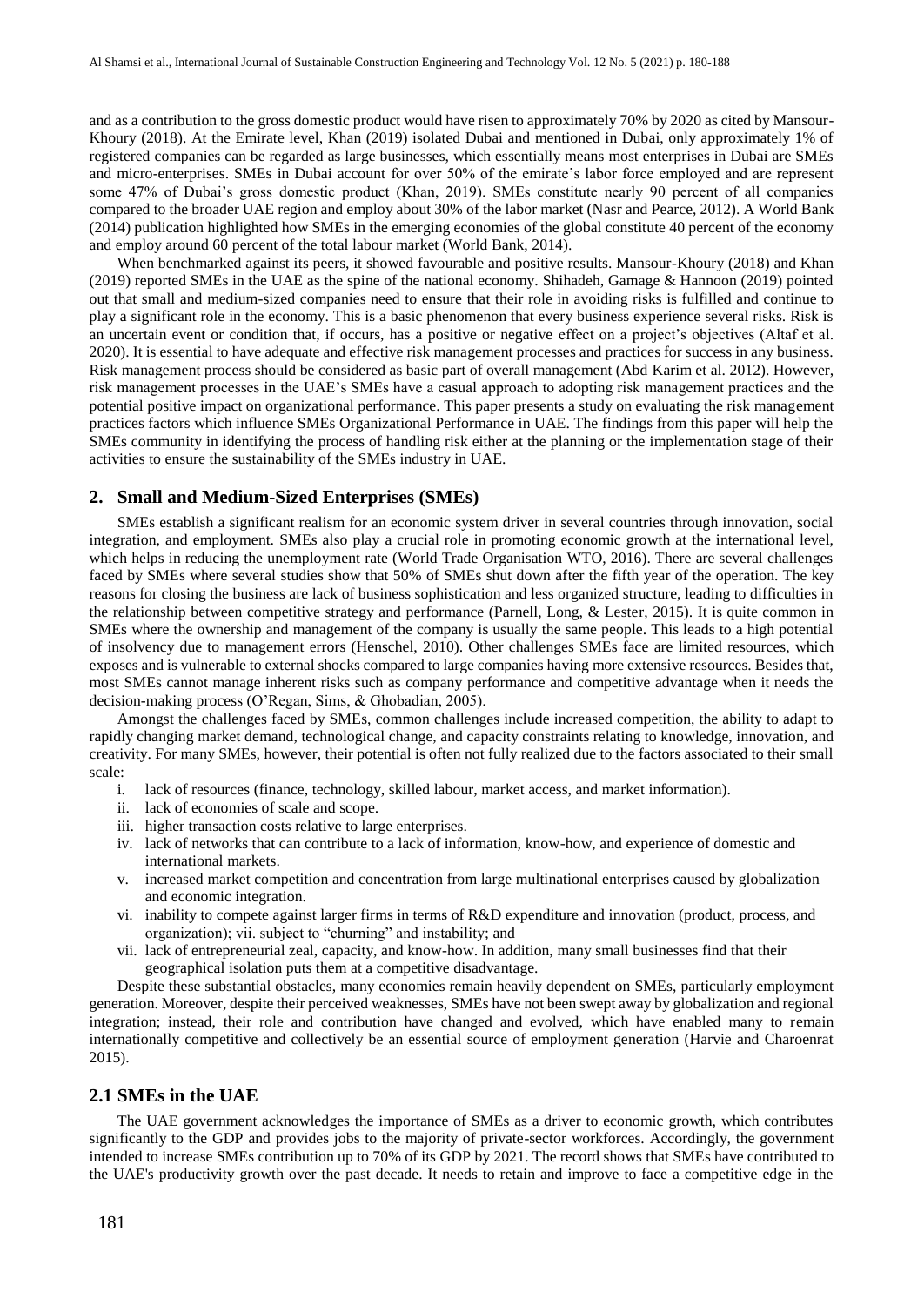dynamic global economies. Syed Zamberi Ahmad, (2018). SME is defined as any enterprise which meets the thresholds of employee headcount and turnover, as applicable to the sector it belongs to (Trading / Manufacturing / Services). Further, the classification of enterprise size (Micro, Small, and Medium), is based on unique thresholds for each sector, as table 1.

| <b>Types of</b><br><b>business</b> | <b>Trading sector</b>              | <b>Manufacturing sector</b>     | <b>Services sector</b>              |
|------------------------------------|------------------------------------|---------------------------------|-------------------------------------|
| Micro                              | $\leq$ 9 employees AND $\leq$ AED9 | $\leq$ 20 employees AND $\leq$  | $\leq$ 20 employees AND $\leq$ AED3 |
| business                           | million turnover.                  | AED10 million turnover.         | million turnover.                   |
| <b>Small</b>                       | $\leq$ 35 employees AND $\leq$     | $\leq$ 100 employees AND $\leq$ | $\leq$ 100 employees AND $\leq$     |
| business                           | AED50 million turnover.            | AED100 million turnover.        | AED25 million turnover.             |
| Medium                             | $\leq$ 75 employees AND $\leq$     | $\leq$ 250 employees AND $\leq$ | $\leq$ 250 employees AND $\leq$     |
| business                           | AED250million turnover.            | AED250 million turnover.        | AED150 million turnover.            |
| Large                              | $\geq$ 75 employees AND $\geq$     | $\geq$ 250 employees AND $\geq$ | $\geq$ 250 employees AND $\geq$     |
| business                           | AED250million turnover.            | AED250million turnover.         | AED1250million turnover.            |

| Table 1 - Classification of business sizes |  |
|--------------------------------------------|--|
|--------------------------------------------|--|

# **3. Methodology**

This study adopted a quantitative approach where the data was collected through a structured questionnaire survey. The targeted respondents were employees of the UAE public sector. The study implemented a non-probability sampling method where the sample to be taken is not known in advance. This sampling method uses various sampling mechanisms, including decision sampling, snowball sampling, quota sampling, and convenience sampling (Collis et al., 2013). Convenience sampling refers to collecting the most readily available sample to contribute to the analysis and provide the necessary data (Kothari, 2004). Thus, this study adopted non-probability with a convenience sampling approach.

#### **3.1 Sample size**

Since the population is unlimited or unknown, then the sample size can be determined with the following equation (Enshassi and Al Swaity, 2015):

$$
SS = \frac{Z^2 \times P (1 - P)}{C^2}
$$

Where,

SS = Sample Size

 $Z = Z$  value (1.96 for 95% confidence level)

 $P =$  percentage picking a choice expressed as a decimal (0.5 used for sample size needed)

 $C =$  margin of error (9 %), the maximum error of estimation which can be 9 or 8%.

$$
SS = \frac{1.96^2 \times 0.5 \ (1 - 0.5)}{0.09^2} = 118.57 \ \approx 119
$$

#### **3.2 Demography of respondents**

A total of 500 questionnaire forms were distributed to personnel involved in the UAE's SMEs sector. However, this study received 266 completed questionnaires, representing an 88.67 percent response rate exceeding 123.5 percent of the required sample size. The demographics of the respondents are shown in the figures 1, 2 and 3 below.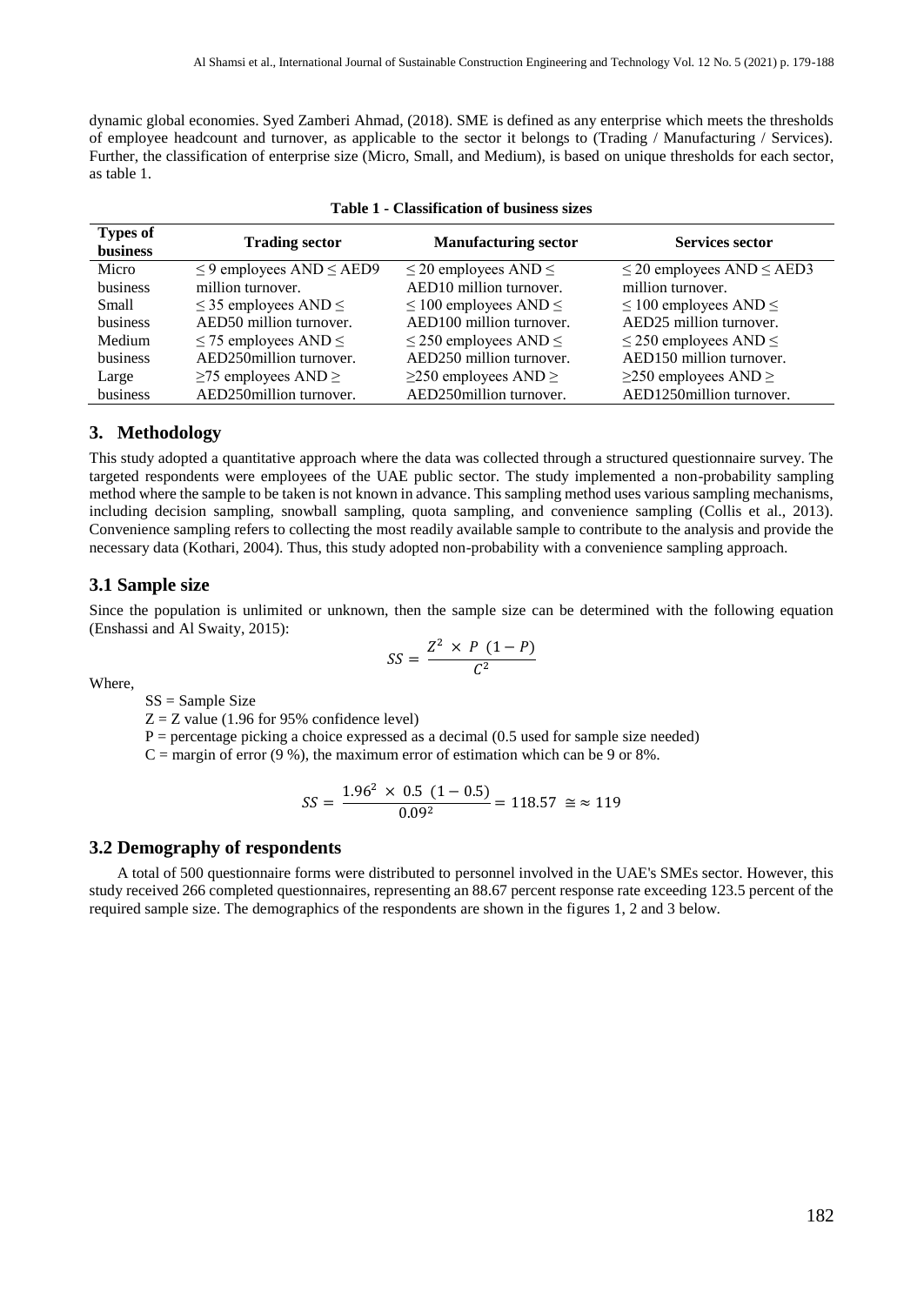

**Fig. 1 - Respondents' age group**



**Fig. 2 - Respondents education level**





Figures 1, 2, and 3 show the respondents' age group, education level, and working experience. The demography of the respondents shows that more than 50% of the respondents are over 30 years old, which indicates that most of the respondents are mature enough to answer the questionnaire. In addition, the majority of the respondents have a diploma and bachelor's degree. The majority of the respondents have working experience for more than 10 years in SMEs industries in UAE.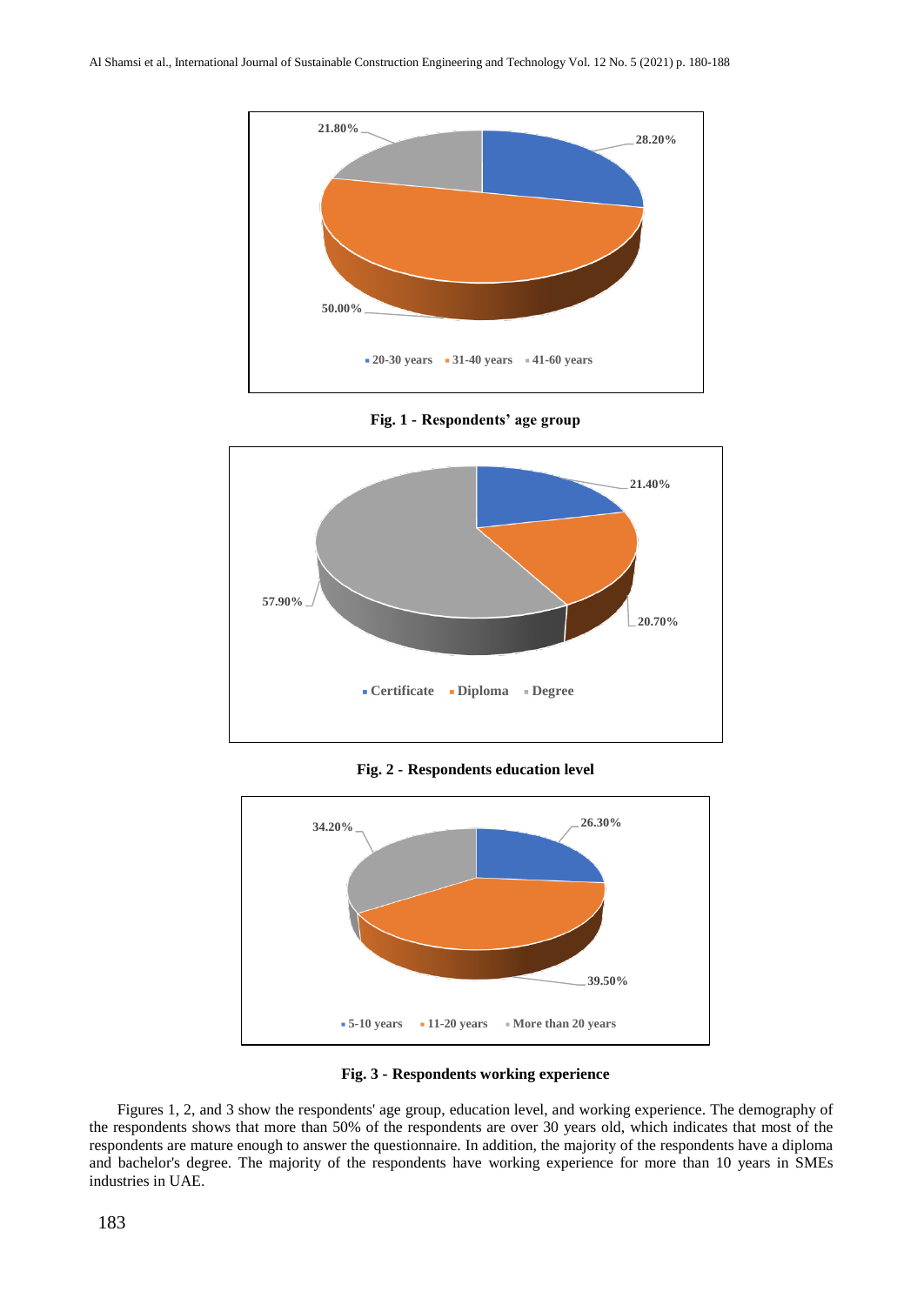#### **4. Measurement Models**

Data collected from this study was tested for its consistency using a reliability test (Almarashda et al 2021, Memon et al. 2016). It confirms a research instrument's quality (Souza et al., 2017) and stability of the data (Memon 2013). The indicator for this test is Cronbach's alpha coefficient/value, and the data is considered satisfactory if the Alpha value is more than 0.7 (Munir et al. 2019, Almansoori et al. 2021). In this study, Cronbach Alpha values for all the groups of the factors are shown in table 2.

**Table 2 - Reliability test**

| No. | <b>Risk Management Practices group</b> | <b>Numbers of</b><br>factors | Cronbach Alpha value |
|-----|----------------------------------------|------------------------------|----------------------|
|     | <b>Risk Management process</b>         |                              | 0.810                |
|     | <b>Operational Risk Management</b>     |                              | 0.885                |
|     | <b>Risk Assessment</b>                 |                              | 0.803                |
|     | Risk Control                           |                              | 0.794                |

Table 2 indicates that the Alpha values for all the four characteristics are above 0.7. Hence, the collected data from the questionnaire survey is considered reliable and valid for further analysis. The data was also tested for normality. Normality tests are used to determine whether a data set is well-modelled by a normal distribution and to compute how likely it is for a random variable underlying the data set to be normally distributed. There are several types of normality tests: Kolmogorov-Smirnov (K-S) test, Lilliefors corrected K-S test, Shapiro-Wilk test, Anderson-Darling test, Cramervon Mises test, D'Agostino skewness test, Anscombe-Glynn kurtosis test, D'Agostino-Pearson omnibus test, and the Jarque-Bera test. However, this study used skewness and kurtosis test to check the normality of the data. The generated values from this test for all items/factors are as shown in table 3.

| <b>Risk Management</b><br><b>Practices group</b> | <b>Factors</b>             | <b>Skewness</b> | <b>Kurtosis</b> |  |  |  |
|--------------------------------------------------|----------------------------|-----------------|-----------------|--|--|--|
|                                                  | Risk analysis              | $-0.482$        | $-0.197$        |  |  |  |
| Risk Management process                          | Treat risk                 | $-0.717$        | 0.158           |  |  |  |
|                                                  | Evaluate risk              | $-0.455$        | $-0.213$        |  |  |  |
|                                                  | People                     | $-0.526$        | $-0.082$        |  |  |  |
| <b>Operational Risk Management</b>               | System                     | $-0.237$        | $-0.127$        |  |  |  |
|                                                  | Risk Identification        | $-0.352$        | $-0.265$        |  |  |  |
| Risk Assessment                                  | <b>Risk Analysis</b>       | $-0.559$        | 0.017           |  |  |  |
|                                                  | <b>Risk Prioritization</b> | $-0.465$        | $-0.078$        |  |  |  |
|                                                  | Risk Management Plan       | $-0.409$        | $-0.631$        |  |  |  |
| Risk Control                                     | <b>Risk Mitigation</b>     | $-0.342$        | $-0.295$        |  |  |  |
|                                                  | <b>Risk Monitoring</b>     | $-0.687$        | $-0.631$        |  |  |  |

**Table 3 - Skewness and kurtosis values**

According to Pallant (2011) and Kline (2011), the skew and kurtosis value scores for measurement items should be between  $-1$  and  $+1$ , and the findings for all items should be within the permissible range of  $-1$  to  $+1$ . The overall perception scale of these research items/constructs was within the allowable range, indicating that the data is reliable with decent normal data distribution.

#### **5. Ranking of Risk Factors**

This section presents the ranking of factors related to risk management practices. These factors are classified into four groups: risk management process; operational risk management; risk assessment, risk control. In the first group, the risk management process contains three factors: risk analysis, treat risk, and evaluate risk. The factors are ranked based on each factor's mean and standard deviation values. Factors with the highest mean score are ranked first and consecutively with the other factors. But if two factors have the same mean score, then a factor with smaller standard deviation values is chosen to have a higher rank.

#### **5.1 Risk Management Process group**

The results for the risk management process group are as Figure 4.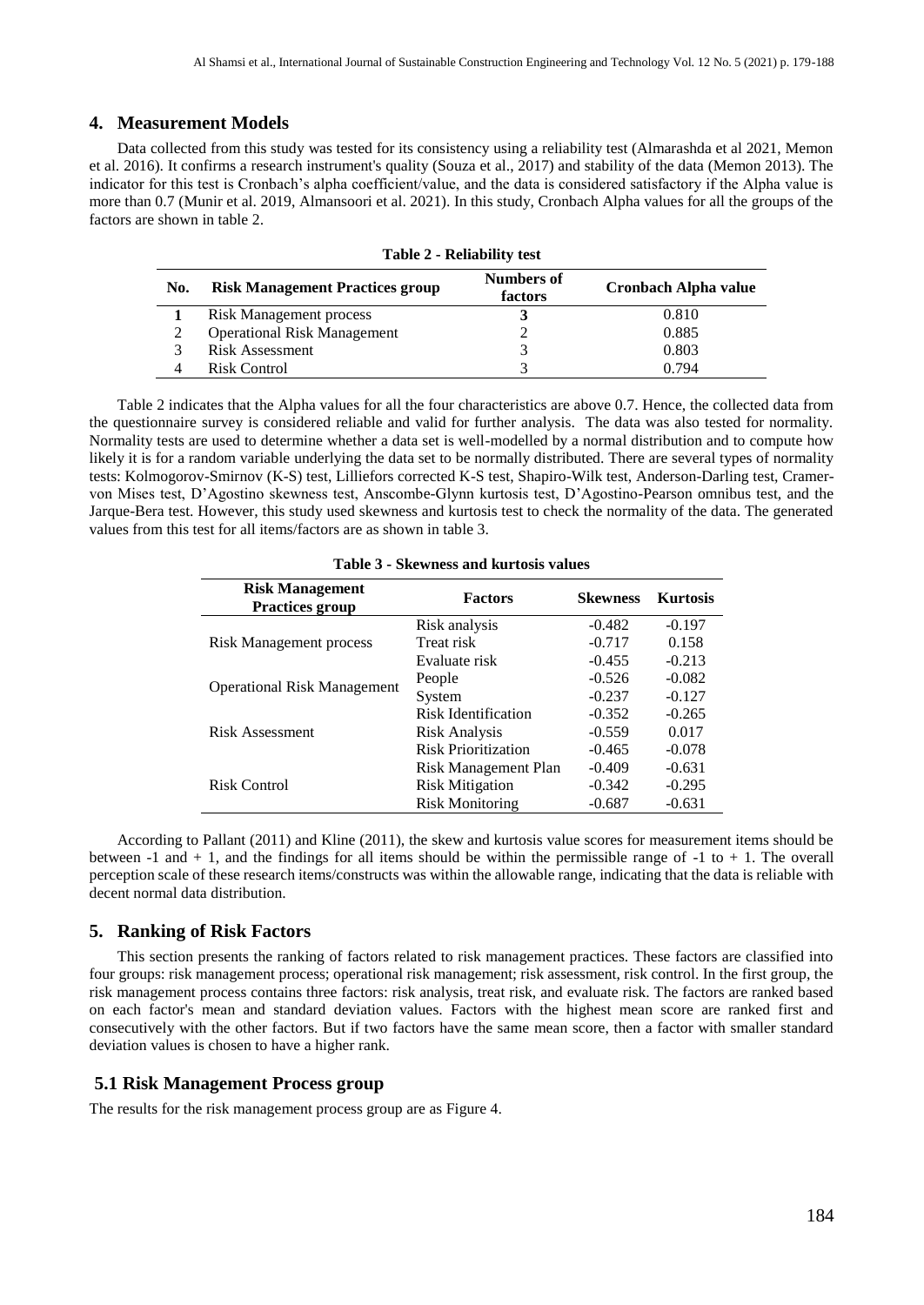

**Fig. 4 - Risk management process group**

Figure 4 shows that treat risk is most critical risk with highest mean score of 3.84. Treat risk is the process of selecting and implementing measures to modify risk. Risk treatment measures can include avoiding, optimizing, transferring, or retaining risk. This is followed by evaluating risk factors, deciding their severity, and managing it. Finally, risk analysis is the process of identifying and analysing potential issues that could negatively impact key business initiatives or projects. This process is done to help organizations avoid or mitigate those risks.

## **5.2 Operational Risk Management Group**

The factors of Operational risk management were also ranked based on the mean value and standard deviation as presented in Figure 5.



**Fig. 5 - Operational risk management group**

Figure 5 shows that the Operational Risk Management group contained only two factors: the people and the system. The respondents ranked the system with the higher rank with a mean score of 3.86, and the second rank is the people with a 3.33 score. Systemic risk refers to the risk of a breakdown of an entire system rather than simply the failure of individual parts. While people risk, also known as human risk, is the risk of people doing things which they shouldn't, or not doing something where they should', this is the most significant risk facing organizations.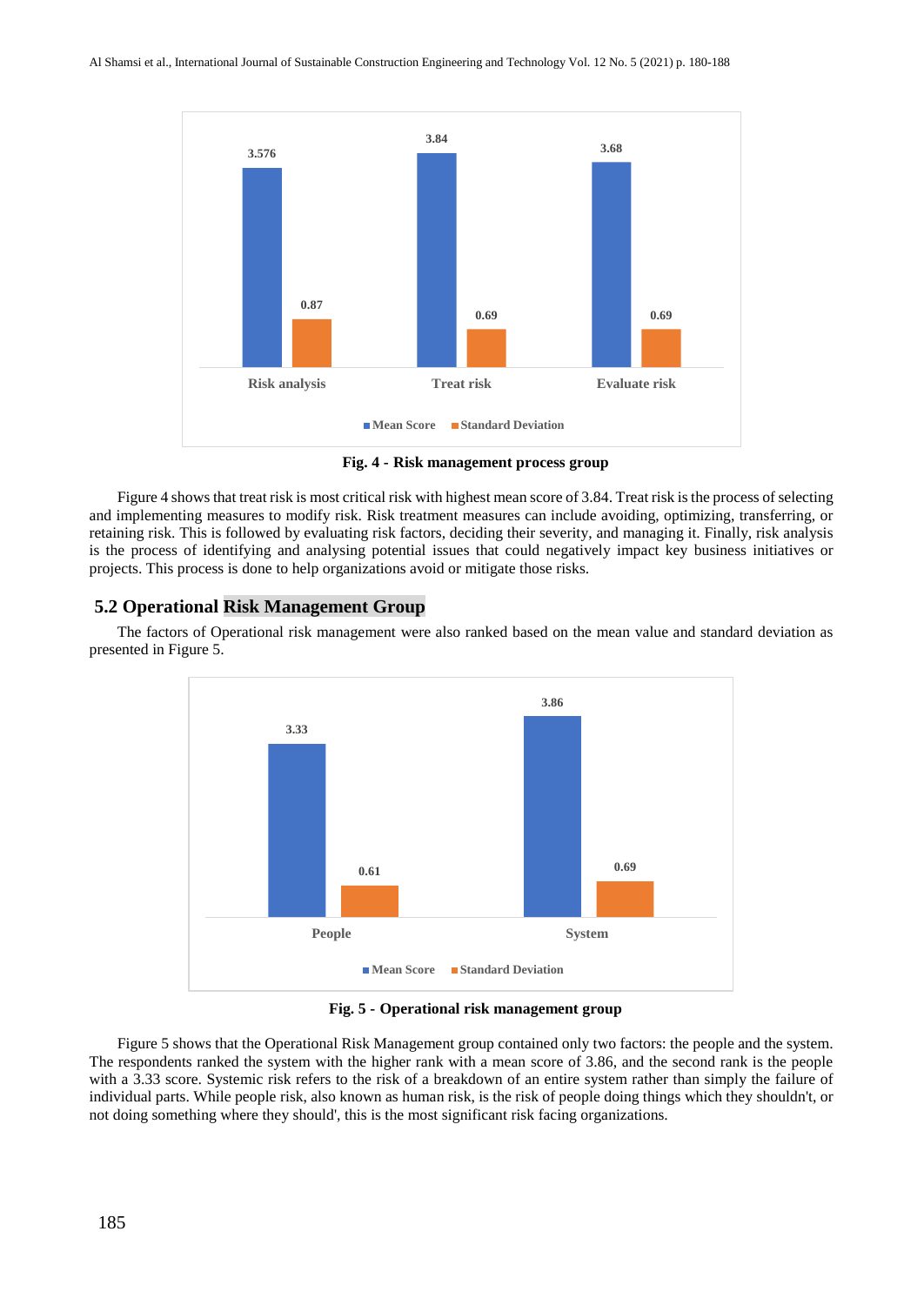### **5.3 Risk Assessment Group**

Risk assessment factors were also ranked as presented in Figure 6.



**Fig. 6 - Risk assessment group**

Figure 6 depicts that among the factors of the risk assessment group, risk prioritization is most critical with a mean score of 3.74, followed by risk identification and analysis. Risk prioritization is the process of determining which risk should be acted upon in the first place. At the same time, risk identification is the process of determining risks that could potentially prevent the program, enterprise, or investment from achieving its objectives. It includes documenting and communicating the concern. Finally, risk analysis is the process of identifying and analysing potential issues that could negatively impact key business initiatives or projects. This process is to help organizations avoid or mitigate the risks.

#### **5.4 Risk Control Group**



The ranking of the factors of risk control is presented in Figure 7.

**Fig. 7 - Risk control group**

Figure 7 demonstrates the rank of three factors in the risk control group. The highest-ranked factor is a risk management plan, with a mean score of 3.76 as reported by the respondents. It is a document that a project manager prepares to forecast risks, estimate impacts, and define responses to risks. It also contains a risk assessment matrix. The second rank is risk mitigation, a strategy to prepare for and lessen the effects of threats faced by an organization. It takes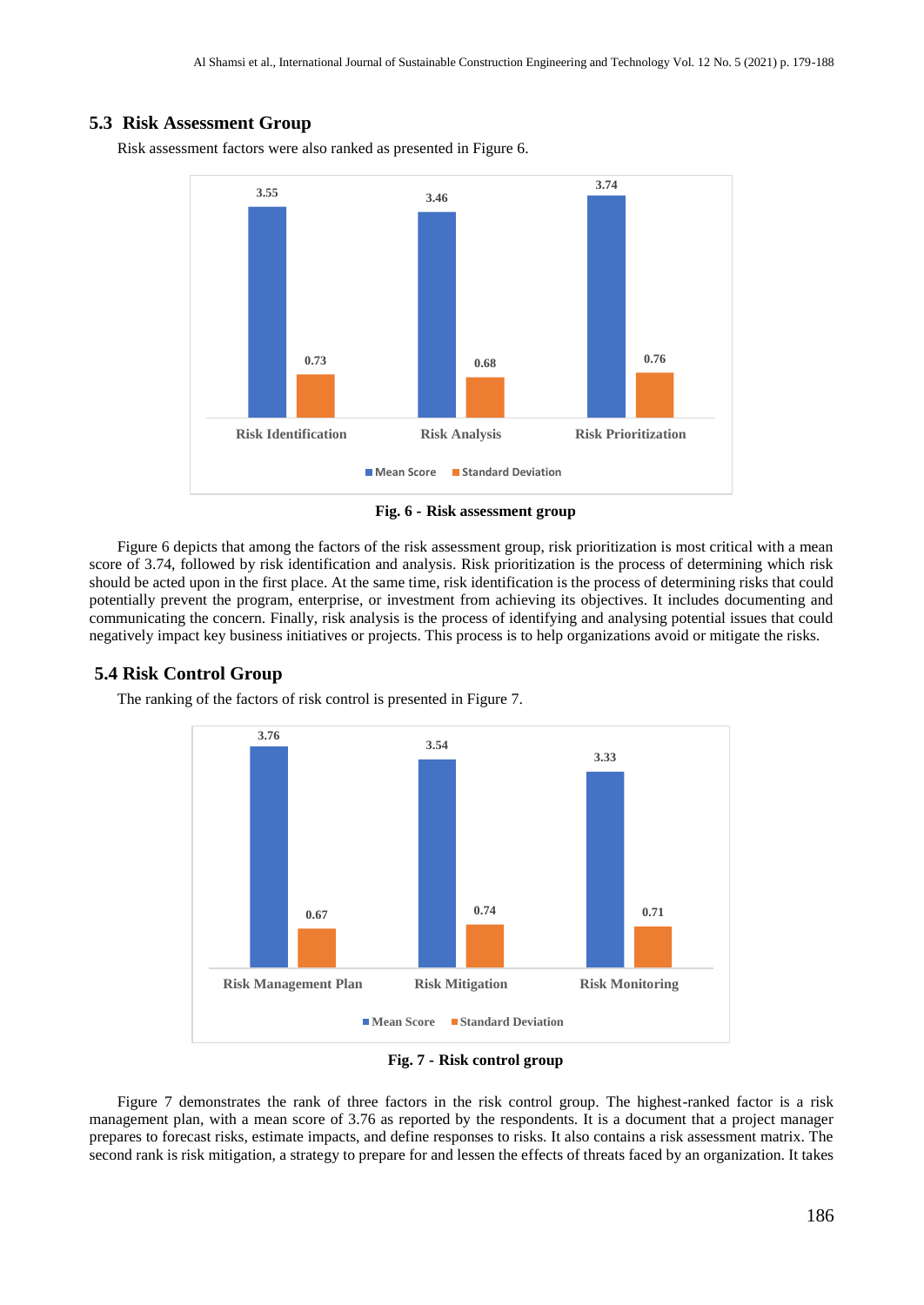steps to reduce the adverse effects of threats and disasters. At the same time, the last rank is risk monitoring process which tracks and evaluates the levels of risk in an organization.

#### **6. Conclusion**

This paper has presented a study on the ranking of risk management practices factors that influence SMEs' organizational performance in UAE. The study has identified 11 factors, and these factors were classified into four groups. The data collected from the questionnaire survey was analysed to rank these factors using mean and standard deviation values scored by the individual factor. In the risk management process group, it was found that the highest rank is the treat risk. The second group is operational risk management in which the highest-ranking factor is the system. In the third group, Risk assessment, the risk prioritization factor is the most critical factor. The highest-ranking factor for the final group, risk control, is the risk management plan. These findings will help the SMEs community to handle risk either at the planning or the implementation stage of their activities to ensure the sustainability of the SMEs industry in UAE.

#### **Acknowledgement**

The authors would like to thank the Institute of Technology Management and Entrepreneurship, Universiti Teknikal Malaysia Melaka, for supporting this research works.

#### **References**

Abd Karim, N. A., Rahman, I. A., Memmon, A. H., Jamil, N., & Azis, A. A. A. (2012). *Significant risk factors in construction projects: Contractor's perception*. In IEEE Colloquium on Humanities, Science and Engineering (CHUSER), pp. 347-350

Alkhoraif, A., & McLaughlin, P. (2018). *Lean implementation within manufacturing SMEs in Saudi Arabia: Organizational culture aspects*. Journal of King Saud University-Engineering Sciences, 30(3), pp. 232-242

Almansoori, M. T. S., Rahman, I. A., & Memon, A. H. (2021). *Correlation between the Management Factors Affecting PMO Implementation in UAE Construction*. International Journal of Sustainable Construction Engineering and Technology, 12(3), pp. 155-165

Almarashda, H. A. H. A., Baba, I. B., Ramli, A. A., Memon, A. H., & Rahman, I. A. (2021). *Human Resource Management and Technology Development in Artificial Intelligence Adoption in the UAE Energy Sector*. Journal of Applied Engineering Sciences, 11(2), pp. 69-76

Altaf, N., Ali, T. H., & Memon, A. H. (2020). *Risk Factors Occurring in Construction Works*. IOSR Journal of Mechanical and Civil Engineering (IOSR-JMCE), 17(1), Ser. IV, PP 01-05

Collis, J., & Hussey, R. (2013). *Business research: A practical guide for undergraduate and postgraduate students*. Macmillan International Higher Education

Enshassi, A., & Al Swaity, E. (2015). *Key stressors leading to construction professionals' stress in the Gaza Strip, Palestine*. Journal of Construction in Developing Countries, 20(2)

Harvie, C. & T. Charoenrat. (2015). *SMEs and the Rise of Global Value Chains. In Integrating SMEs into Global Value Chains: Challenges and Policy Actions in Asia, Manila and Tokyo*: Asian Development Bank and Asian Development Bank Institute, pp. 1–26

Henschel, T. (2010). *Typology of risk management practices: An empirical investigation into German SMEs*. Journal of International Business and Economic Affairs, 1(1), 1e29.<https://doi.org/10.1504/IJESB.2010.031922>

IMF. (2013). *United Arab Emirates*. IMF Country Report No. 13/239. Washington, DC: IMF Publications

Khan, S. (2019). *Quick take: What are SMEs and why they matter?* Available online. At <https://www.thenaQuicktake: What are SMEs and why they matter?tional.ae/business/economy/quicktake-what-are-smes-and-why-they-matter-1.824555>. (accessed 18th February, 2020)

Kline, R. B. (2011). *Convergence of structural equation modeling and multilevel modeling*